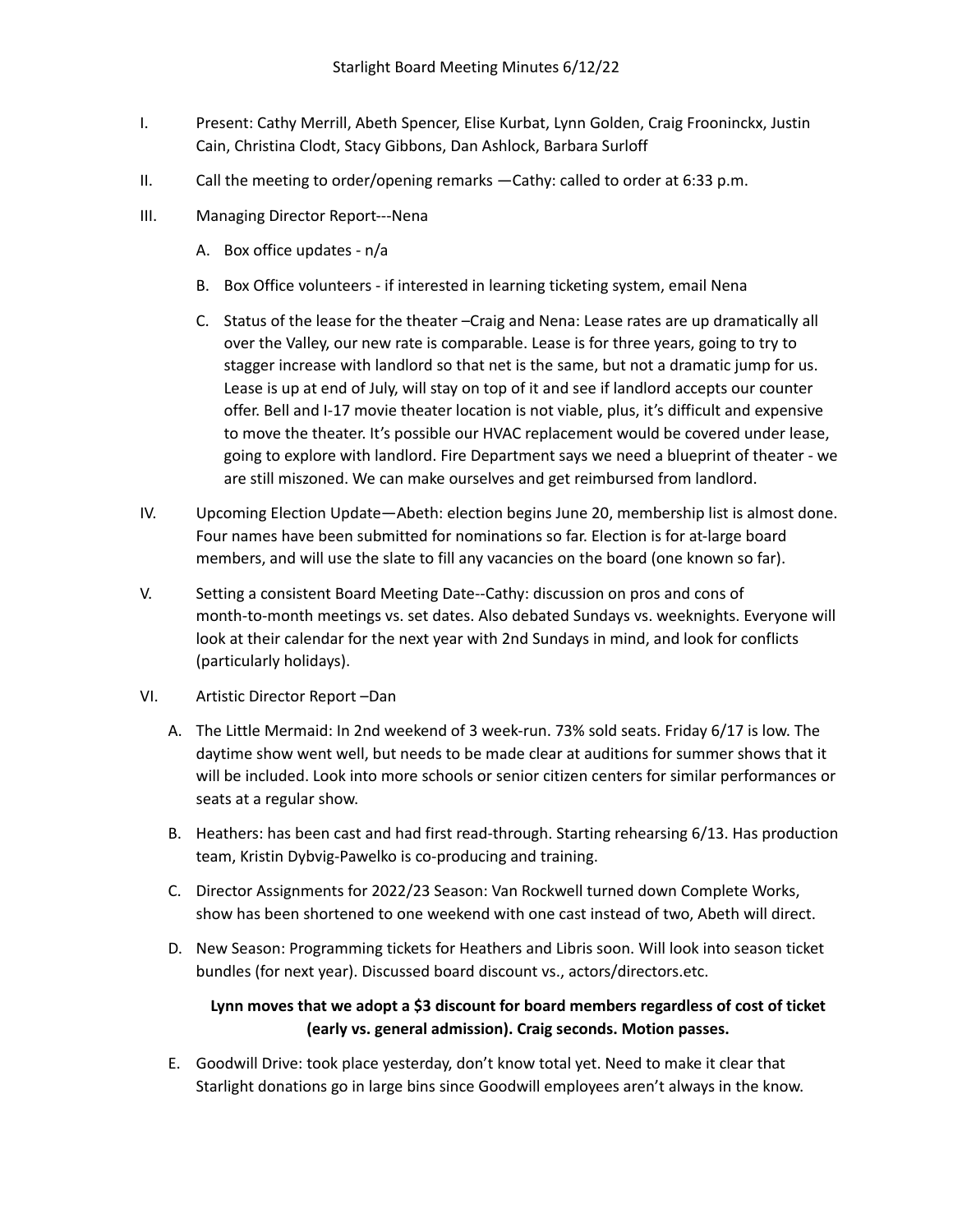- F. Playwriting Contest: nothing yet, Dan will address soon.
- G. Summer Camps: acting camp is full, 30 registered, 28 paid. Tech has 7 registered and paid. Beauty and the Beast has 34 registered and 25 paid. Working on a camp leader for Beauty and the Beast, will confirm. Rest of production team is in place already.
- H. Thank you email: Craig asks if we can change the text in the ticketing system when it sends the "thank you for coming" email to have a call to action, such as leave a google review? Dan will look into that.
- I. Zonis: Dan and Kristin went to annual meeting (artistic director and box office manager always invited to review process). This year, nominations will be read Aug. 1st online, August 15th are nominations for special awards, show is October 3rd in Scottsdale. Theaters will have presenters and performances in show. Zonis are trying to be better about getting theaters to communicate with each other and support each others' shows.
- J. Status of Various Programs
	- 1. Educational workshop (various models): n/a
	- 2. One-Off Workshops: n/a
	- 3. Murder Mystery, Trivia: n/a
- VII. Old Business--Abeth
	- A. Continuing discussion regarding Adult coverage at all Starlight rehearsals, etc: Abeth made the board aware of an incident during Little Mermaid's tech week involving two actors in the cast (one minor, one adult). This incident was handled by the director of Mermaid, as well as Abeth as producer and consulting with Dan as Artistic Director. Due to the nature of the incident, the board discussed two separate issues to examine and refine for further shows: changing rooms and actor behavior.

Changing room discussion revolved around what other areas can be used in our limited space (including the shop and restroom) or encouraging actors to use modesty suits under their costumes. The next all-ages show is Elf in December, and it was agreed that adults and minors should not be using the same dressing rooms. Other theaters with limited space like ours may have solutions - can we reach out?

Actor behavior discussion revolved around the actor and crew commitment form and rewording it to include stronger language about consent and touching. No one of any age should have bodily contact with anyone else without explicit consent. This protects our actors and volunteers as well as the theater. Christina said she had recently signed a more extensive policy about adults working with minors at another theater and would share it with the board to see what other language we might need to adopt. Other theaters may have similar contracts.

- VIII. New Business? None
- IX. Adjourn: Next meeting is July 10th at Starlight, and will include new board members.